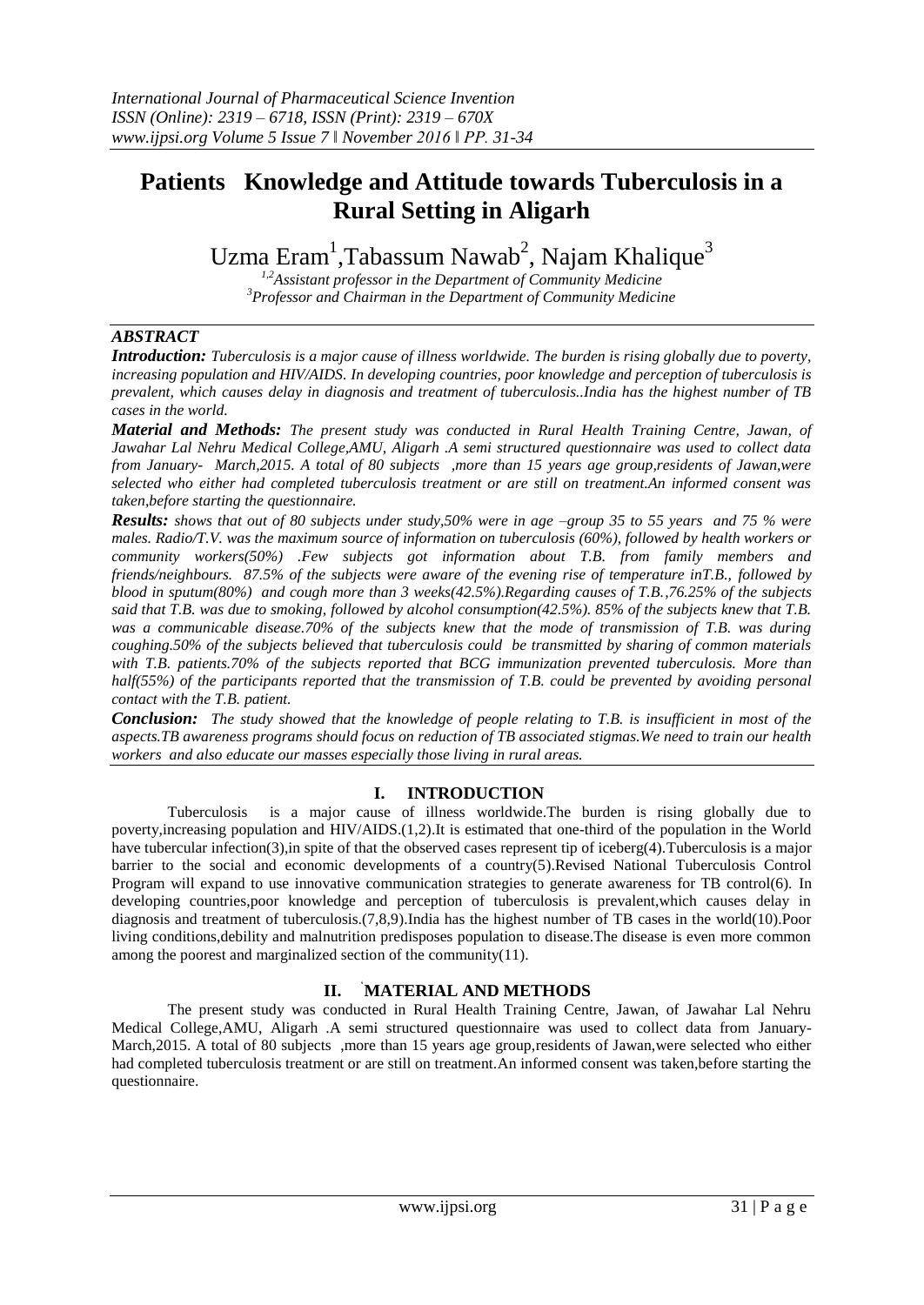| <b>Table 1:</b> Background characteristics: |                |            |  |  |  |
|---------------------------------------------|----------------|------------|--|--|--|
| AGE (in years)                              | <b>Numbers</b> | Percentage |  |  |  |
| $>or = to 15 - 35$                          | 15             | 18.7       |  |  |  |
| $>35-55$                                    | 40             | 50         |  |  |  |
| $>55$ or more                               | 25             | 31.2       |  |  |  |
| <b>Sex</b>                                  |                |            |  |  |  |
| Male                                        | 60             | 75         |  |  |  |
| female                                      | 20             | 25         |  |  |  |

**III. RESULTS**

| <b>Table 2:</b> Sources of information on TB: |  |
|-----------------------------------------------|--|
|-----------------------------------------------|--|

| <b>SOURCES OF INFORMATION ON TUBERCULOSIS*</b> | <b>FREOUENCY</b> | <b>PERCENT</b> |
|------------------------------------------------|------------------|----------------|
| RADIO/T.V                                      | 54               | 60             |
| <b>HEALTH WORKERS/COMMUNITY MEMBERS</b>        | 40               | 50             |
| <b>FAMILY MEMBERS</b>                          |                  | 18.7           |
| FRIENDS/NEIGHBOURS                             |                  | 10             |
| <b>NEWSPAPERS</b>                              |                  |                |
| POSTERS OR OTHER PRINTED MATERIALS             | 12               | 15             |
| <b>GOVERNMENT HOSPITALS</b>                    |                  | 2.5            |

**\*Multiple Responses**

**TABLE -3:** Knowledge about Clinical Features of Tuberculosis

| <b>KNOWLEDGE ITEMS</b>                         | <b>FREQUENCY</b> | <b>PERCENT</b> |
|------------------------------------------------|------------------|----------------|
| Presenting symptoms and signs of TB*           |                  |                |
| Evening rise of temperature                    | 70               | 87.5           |
| Weight loss                                    | 24               | 30             |
| Cough>3 weeks                                  | 34               | 42.5           |
| Loss of appetite                               | 18               | 22.5           |
| Blood in sputum                                | 64               | 80             |
| Difficult breathing                            | 8                | 10             |
| Causes of TB*                                  |                  |                |
| Infection (caused by bacteria, virus or fungi) | 11               | 13.7           |
| Smoking                                        | 61               | 76.25          |
| Alcohol consumption                            | 34               | 42.5           |
| Chewing tobacco                                | 8                | 10             |
| Polluted water/food/environment                | 11               | 13.7           |
| Evil eye/witchcraft                            | 12               | 15             |
| Communicability                                |                  |                |
| Communicable                                   | 68               | 85             |
| Non-communicable                               | 12               | 15             |
| Mode of transmission*                          |                  |                |
| During coughing                                | 56               | 70             |
| Sharing cloth, utensils, room                  | 40               | 50             |
| Air borne/droplets                             | 12               | 15             |
| Sharing of smoking items                       | 24               | 30             |
| Alcohol consumption                            | 12               | 15             |
| Being in a crowd                               | 20               | 25             |
| Sex with a person with tuberculosis            | 5                | 6.2            |
| Preventive measures of TB*                     |                  |                |
| Immunization with BCG                          | 56               | 70             |
| Avoiding smoking                               | 24               | 30             |
| Avoiding alcohol                               | $\tau$           | 8.75           |
| Using protective measures-face masks           | 28               | 35             |
| Avoiding personal contact with TB patient      | 44               | 55             |
| Perceived organ affected by TB                 |                  |                |
| Lungs                                          | 66               | 82.5           |
| <b>Intestines</b>                              | $\overline{4}$   | 5              |
| <b>B</b> one                                   | 6                | 7.5            |
| Others                                         | $\overline{4}$   | 5              |

**\*MULTIPLE RESPONSES**

Table 1 shows that out of 80 subjects under study,50% were in age –group 35 to 55 years and 75 % were males.

**Table 2** shows that radio/T.V. was the maximum source of information on tuberculosis (60%),followed by health workers or community workers(50%).Newspapers and government hospitals comprised the minimum percentage of source of information(5%) and (2.5%) respectively.Only 18.7% of the subjects got information about T.B. from family members and 10% from friends/neighbours.

**Table 3 shows that** about 87.5% of the subjects were aware of the evening rise of temperature inT.B.,followed by blood in sputum(80%) and cough more than 3 weeks(42.5%).About 30% of subjects were aware about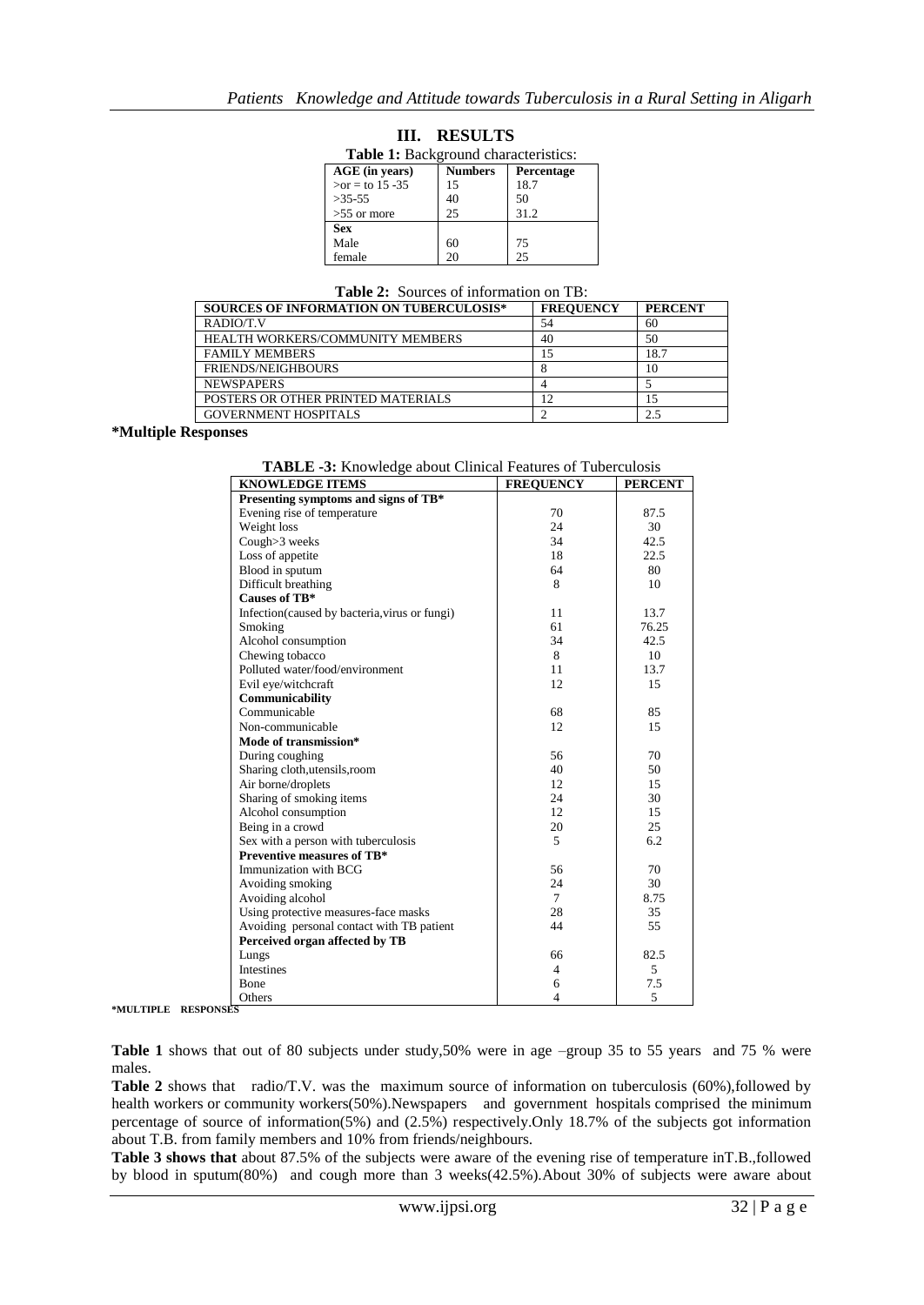weight loss in T.B. and 22.5% were aware about loss of appetite. About 10% of subjects were aware about difficult breathing.

Regarding causes of T.B., 76.25% of the subjects said that T.B. was due to smoking, followed by alcohol consumption (42.5%). 15% of the subjects said that T.B. was due to an evil eye or witchcraft. 13.7% of the subjects believed T.B. to be an infectious process. 13.7% of the subjects believed the cause to be pollution.10% of the subjects believed that T.B. was caused by chewing tobacco.

85% of the subjects knew that T.B. was a communicable disease.70% of the subjects knew that the mode of transmission of T.B. was during coughing.50% of the subjects believed that tuberculosis could be transmitted by sharing of common materials with T.B. patient.15% of the subjects believed the mode of transmission was airborne .25% of the subjects said the mode of transmission was being in a crowd.6.2% of the subjects said T.B. was transmitted by having sex with an infected person.

70% of the subjects reported that BCG immunization prevented tuberculosis. More than half(55%) of the participants reported that the transmission of T.B. could be prevented by avoiding personal contact with the T.B. patient. 35% of the subjects reported that personal protection measures using mask could prevent TB transmission.30% of the subjects reported that tuberculosis could be prevented by avoiding smoking. About 82.5% of the subjects said that the perceived organ affected in TB was lung.

### **IV. DISCUSSION**

In our study, as shown **in table 1**, 75% of the subjects were males.A study of Nepal also showed that the male patients were higher than female patients (12, 13).

As shown **in table 3**, evening rise of temperature, blood in sputum and cough were the symptoms about which most of the subjects were awared in our study.Similar findings have been reported in studies from Pakistan,India and Bangladesh(13-17,26).

In this study,smoking and alcohol were reported as the principal causes of T.B.However, the true information regarding bacterial infection was reported by only 13.7% of subjects.These findings were similar to the findings of Tasnim et al(13).Other studies showed cold air,alcohol,smoking and lack of sanitation as common causes of T.B.(24).A Vietnam study showed that 22% of the subjects under study knew cause of T.B. to be a microorganism(25).In our study,15% of subjects believed that T.B. was caused by evil eye/witchcraft.In Tanzania,a significant number of people also mentioned that witchcraft could be cause of T.B(24).

In our study,85% of subjects knew that the disease was communicable.Another study in Aligarh showed that 96.6% of subjects knew that it is communicable(27).

Regarding the mode of transmission,only 15% of the subjects under study gave the answer of airborne .Other studies also gave the similar results(18).There were some wrong perceptions about modes of transmission e.g. sharing food and utensils,having sex with an infected tuberculosis patient,in our study and in some previous other studies.(19-20).However ,some studies show that more than 50% of the subjects knew about the droplet infection as mode of transmission(21,22).

Regarding preventive measures,most of the subjects in our study knew about vaccination(70%)and more than half knew about that personal contact should be avoided with a T.B .patient and about 35% knew about use of face masks .In previous studies,a good number of patients told about isolation of patients,avoidance of sharing of food,and few told others i.e. separate utensils,not to smoke,good diet as preventive measures.(15,19,20, 23,27).

In our study,as shown **in table-2,**radio and T.V. was the main source of information on T.B.While,very few got information from family members or friends.While, other studies showed that almost two-thirds of the respondents got information from family,friends and neighbours.(20,23).Tasnim et al (13) reported the main source of information was from television(46.8%),followed by physicians(18.2%) and family members(14.6%).

#### **V. CONCLUSION**

The study showed that the knowledge of people relating to T.B. is insufficient in most of the aspects.TB awareness programs should focus on reduction of TB associated stigmas.We need to train our health workers and also educate our masses especially those living in rural areas.

#### **REFERENCES**

- [1] Muniyandi M,Ramachandran R,Gopi PG,et al(2007).The prevalence of tuberculosis in different economic strata:a community survey from South India.Int J Tuberc Lung Dis 11:1042-45.
- [2] World Health Organization (2009):GLOBAL TUBERCULOSIS CONTROL.A short update to the 2009 report (World Health Organization,Geneva,2009).
- [3] Miller B,Schieffelbein C.Tuberculosis .Bull World Health Organ 1998;76:141-3.
- [4] WHO. Global Tuberculosis Report .2012.Geneva,Switzerland:World Health Organization ;2012b.
- [5] Available at:http//www.tbcindia.nic.in/rntcp.html(last accessed on May 28,2015).
- Sachdeva KS, Kumar A, Dewan P, Kumar A, et al. New vision for Revised National Tuberculosis Control Program:universal access-"reaching the un-reached".Ind J Med Res 2012;135(5):690-4.